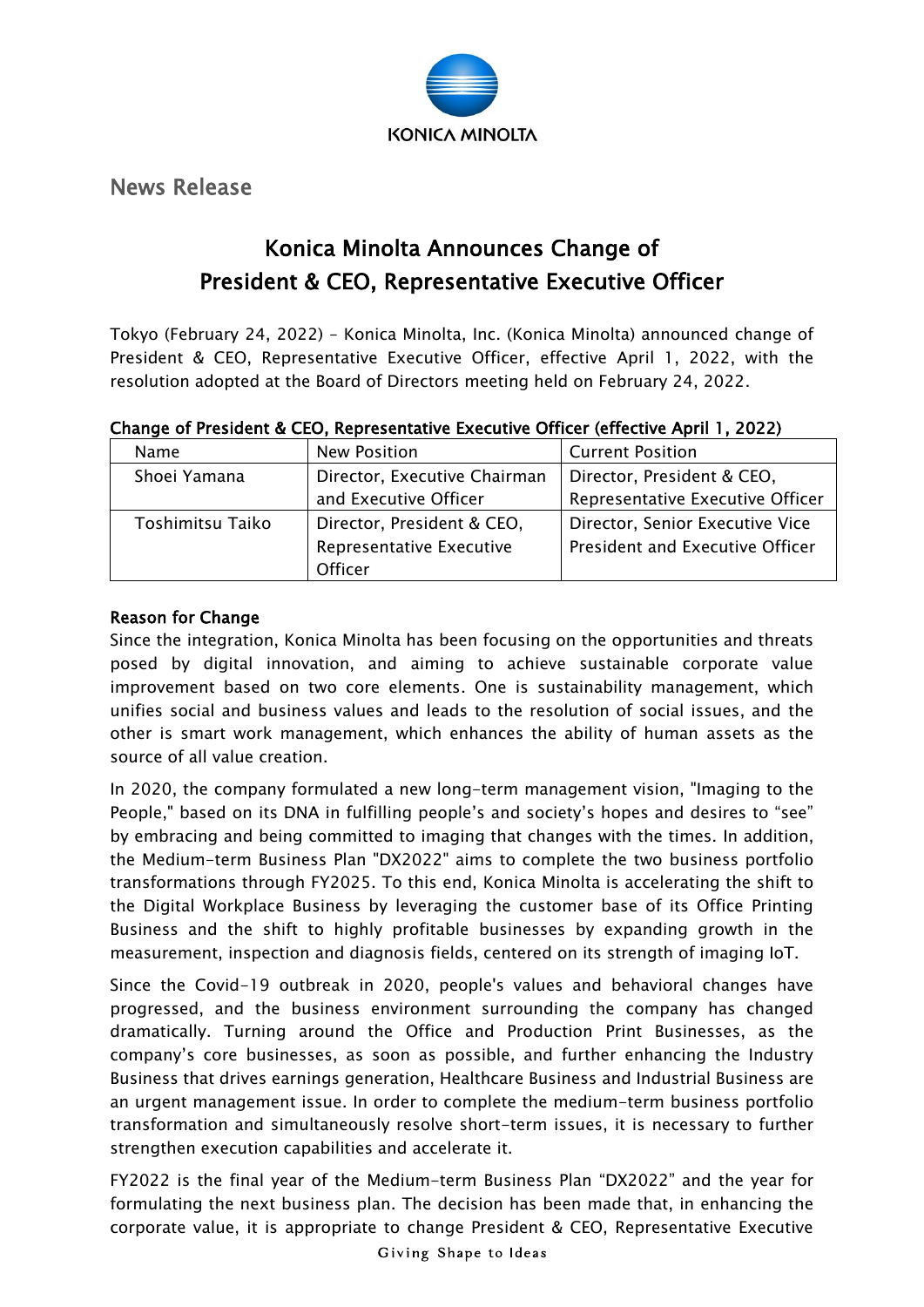Officer, at this timing so that the new President & CEO, Representative Executive Officer, will formulate new Medium-term Business Plan himself, lead the Group's 40,000 global talent and maximize their execution capability.

#### Reason for Designation

Konica Minolta identified the following three requirements for new leaders to overcome the medium- to long-term management issues and address short-term management issues described above by strengthening and accelerating the execution capabilities:

- 1. Global communication capabilities that will lead to the ability to see social values as their own issues for all 40,000 human assets in the Group
- 2. Empowerment capabilities to draw out the brilliance from diverse talent
- 3. Strong will and ability for accomplishment with persistence

Toshimitsu Taiko meets such leadership requirements and possesses, as trait, abilities including "setting examples worth following," "listening attentively," and "Cool Head, Warm Heart."

In the selection of President & CEO, Representative Executive Officer, as a company with three committees, Konica Minolta took the process of overseeing the succession planning by the Nominating Committee.

- 1. Assessment was conducted by an external organization on successor candidates submitted by the current President & CEO, Representative Executive Officer. The assessment was based on comparison with management personnel of major global companies.
- 2. Based on the findings, successor candidates were selected and the current President & CEO, Representative Executive Officer, was requested to prepare development plan for each successor candidate.
- 3. The status of development based on the plan and the results of observations by the Nominating Committee members were regularly confirmed.

Through this process, candidates were narrowed down and ultimately the Nominating Committee made decision to designate Toshimitsu Taiko as the candidate for the new President and CEO, Representative Executive Officer. Today the Board of Directors resolved on the designation, consulted by the Nominating Committee.

## Toshimitsu Taiko, Incoming President & CEO, Representative Executive Officer and the Management Team

The company believes that stakeholders expect the company to vigorously promote the business portfolio transformation envisioned in the long-term vision and Medium-term Business Plan and put itself back on a growth track.

Toshimitsu Taiko has led the Business Technologies Business, the mainstay of Konica Minolta, including management at overseas subsidiaries. During that time, Taiko put the new businesses on a steady track and maintained existing businesses, while bringing together complex organizations. Since FY2020, as Senior Executive Vice President and Executive Officer, Taiko has been responsible for corporate planning, investor relations and corporate communications, and committed to steering management from a company-wide perspective by devising and implementing long-term visions and Medium-term Business Plan and engaging with stakeholders.

Under the new management team, Konica Minolta will actively promote diverse human assets, including young talent, technological talent and global talent who will be